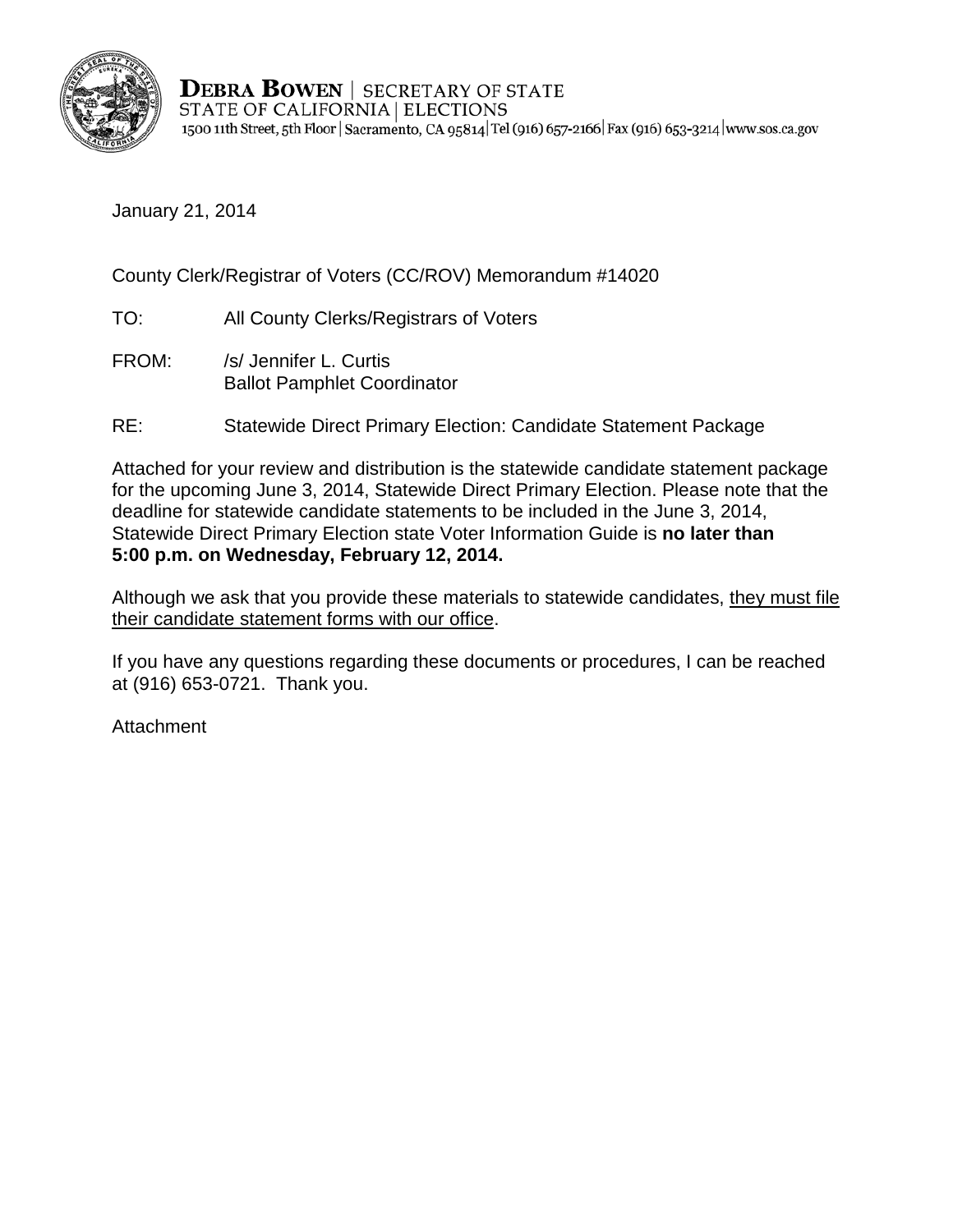

#### **Candidate Statement Guidelines**

- □ The text of the statement shall not exceed 250 words. Word count standards are governed by Elections Code section 9.
- □ The statement should be typewritten, double-spaced, and in standard paragraph style. Do not use bullets, tables, lists, or other material requiring indentation.
- □ Words that are underlined, in italics, in bold, or in all upper-case letters will be typeset in italics.
- □ The statement may not make reference to any opponent of the candidate.
- □ The candidate statement shall be accompanied by a declaration that the statement being submitted is true and correct and shall be attested to and signed by the candidate.
- □ Statements shall be printed in the state Voter Information Guide (Ballot Pamphlet) in the order determined by a random alphabet drawn in substantially the same manner as set forth in Elections Code section 13112. The names and statements will remain in this order throughout the state and do not rotate as names do on actual ballots.

## **Form 501 Filing – Copy**

- Form 501 Candidate Intention Statement An original Form 501 for each candidate running for statewide office **must** be filed at the Secretary of State's office, Political Reform Division, 1500 11<sup>th</sup> Street, Fourth Floor - Room 495, Sacramento, CA 95814. If you wish to have your candidate statement included in the state Voter Information Guide for the June 3, 2014, Statewide Direct Primary Election, you must file your Form 501 on or before February 12, 2014.
- □ A copy of a properly filed Form 501 (bearing the Secretary of State's office date stamp), which indicates the candidate's acceptance of the voluntary expenditure limit, **must** accompany the candidate statement package when submitted.
- □ Form 501 filing requirements do not apply to candidates running for United States Senate.

## **Payment for Candidate Statement**

- The fee for a candidate statement to be included in the state Voter Information Guide for the June 3, 2014, Statewide Direct Primary Election is \$25.00 per word, not to exceed \$6,250.00 (250 words).
- □ In order to obtain a statement in the state Voter Information Guide, payment in the amount of \$25.00 per word, not to exceed \$6,250.00, must be included with the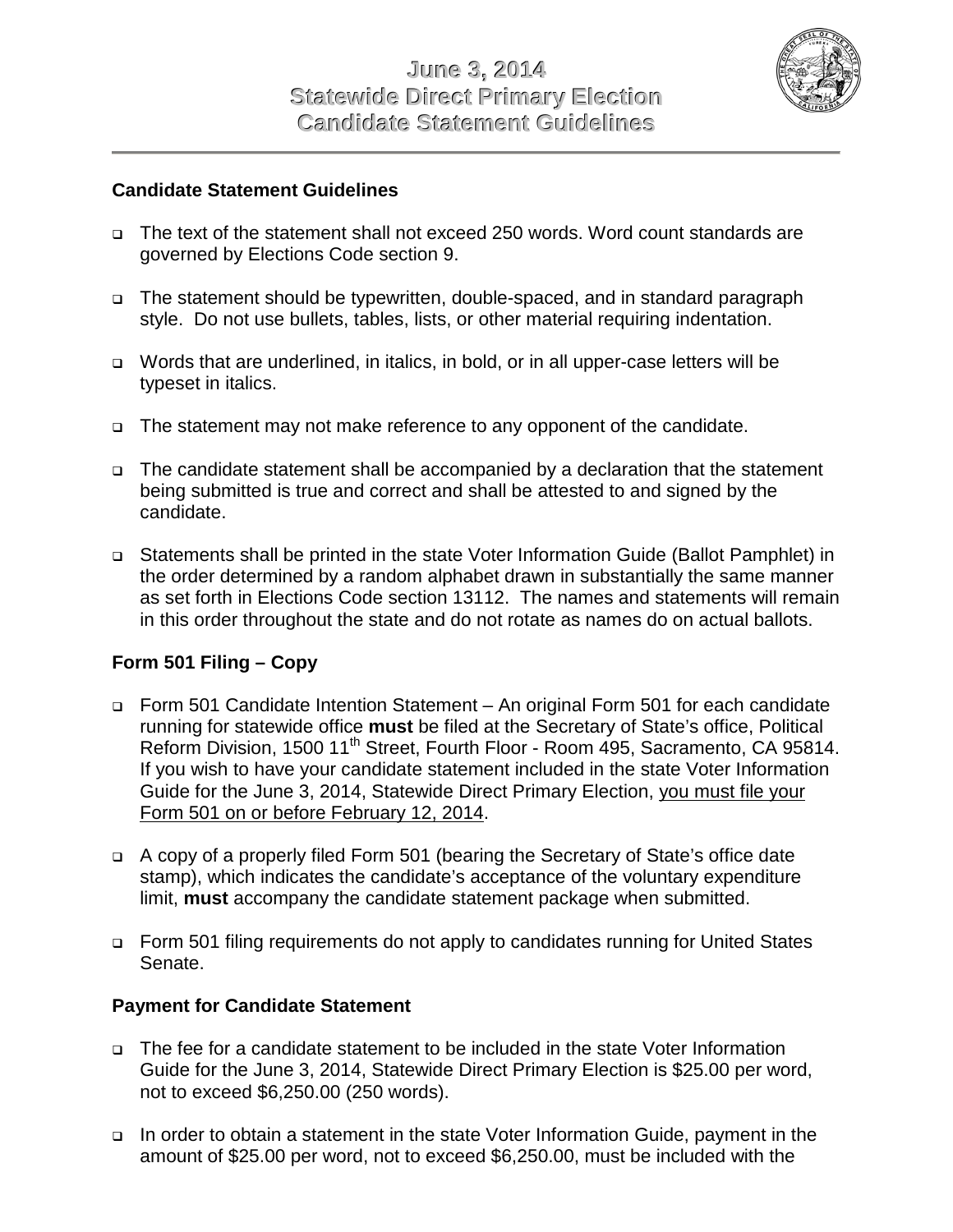candidate statement package by check or money order, payable to the *Secretary of State*.

- □ If payment is made by check, the check amount should be left blank with a note on the check indicating that the check is "Not to exceed \$6,250.00." The Secretary of State's office will conduct a word count to determine the cost and will forward to the candidate a copy of the executed check in the appropriate amount for his or her records.
- □ If a payment for the candidate statement is not received, or if the payment is made by a check and it does not clear the candidate's banking institution before the end of the state Voter Information Guide public display period (March 10, 2014), the candidate statement **will not** be printed in the state Voter Information Guide.

#### **Further Information**

- The candidate statement must be filed and received by the Secretary of State's Elections Division **no later than 5:00 p.m. on Wednesday, February 12, 2014.**
- □ The candidate statement and accompanying forms may be submitted via fax by the deadline. Faxed copies may be sent to (916) 653-3214. Candidate statements and accompanying forms may also be scanned and emailed to [candidate-statements@sos.ca.gov](mailto:candidate-statements@sos.ca.gov) by the deadline. The original copies of faxed or emailed statements and accompanying forms must be received within 72 hours.
- □ The original copy of the candidate statement and accompanying forms must be mailed to the Secretary of State's Elections Division at  $1500 \, 11^{\text{th}}$  Street - Fifth Floor, Sacramento, CA 95814 – Attention: Jennifer Curtis.
- □ If the Secretary of State's Elections Division has not received a candidate statement and accompanying forms by the established deadline, it **will not** be printed in the state Voter Information Guide.
- □ Should the Secretary of State's office disqualify any statement based on these provisions, the Secretary of State's office shall immediately notify the candidate of the specific objections. The candidate may address the objections by making appropriate changes.
- □ No filed statement shall be made public or shall be available for viewing until the entire state Voter Information Guide is available for public examination, beginning February 18, 2014, pursuant to Government Code section 88006 and Elections Code section 9092.
- □ All statements filed shall be subject to examination and challenge pursuant to the provisions of Elections Code section 9092 and Government Code section 88006 February 18, 2014 through March 10, 2014.
- □ A statement may be withdrawn, but shall not be changed once it is filed, unless required by the Secretary of State's office.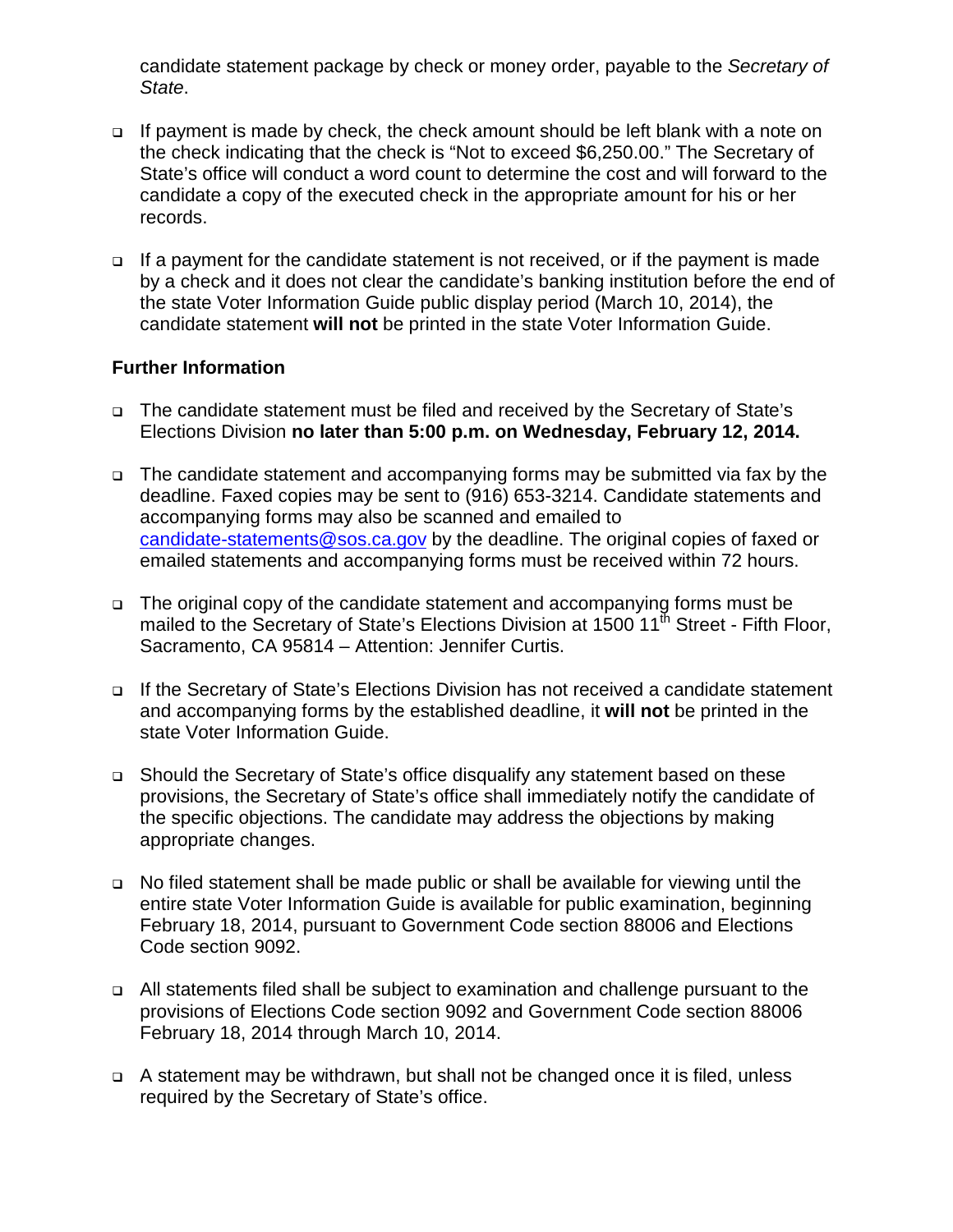## **June 3, 2014 Statewide Direct Primary Election Candidate Contact Information Form**



The following form shall be used for candidate statements submitted to the Secretary of State's office for inclusion in the state Voter Information Guide for the June 3, 2014, Statewide Direct Primary Election. This form must be submitted to the Elections Division of the Secretary of State's office **no later than 5:00 p.m. on Wednesday, February 12, 2014.** 

- A maximum of 250 words may be used. Word count standards shall be pursuant to Elections Code section 9.
- All statements should be typewritten, double-spaced, and in standard paragraph style. Do not use bullets, tables, lists, or other material requiring indentation.
- □ Words that are underlined, in italics, in bold, or in all upper-case letters will be typeset in italics.
- □ The statement may not make reference to any opponent of the candidate.
- □ Please refer to the section in this packet entitled "Candidate Statement Guidelines" for a complete list of requirements.

\_\_\_\_\_\_\_\_\_\_\_\_\_\_\_\_\_\_\_\_\_\_\_\_\_\_\_\_\_\_\_\_\_\_\_\_\_\_\_\_\_\_\_\_\_\_\_\_\_\_\_\_ Candidate's Name:

\_\_\_\_\_\_\_\_\_\_\_\_\_\_\_\_\_\_\_\_\_\_\_\_\_\_\_\_\_\_\_\_\_\_\_\_\_\_\_\_\_\_\_\_\_\_\_\_\_\_\_ Office Being Sought:

\_\_\_\_\_\_\_\_\_\_\_\_\_\_\_\_\_\_\_\_\_\_\_\_\_\_\_\_\_\_\_\_\_\_\_\_\_\_\_\_\_\_\_\_\_\_\_\_\_\_\_\_\_\_\_\_ Political Party Preference:

The following optional information will appear with your candidate statement **(this information is not included in the 250 word count):**

| <b>IMPORTANT: Person to Contact Regarding Candidate Statement</b>                                                                                                                                                              |  |  |  |  |  |
|--------------------------------------------------------------------------------------------------------------------------------------------------------------------------------------------------------------------------------|--|--|--|--|--|
| The following information for the candidate's contact person is critical to ensure communication between the<br>candidate and Elections Division staff. This information will not appear in the state Voter Information Guide: |  |  |  |  |  |
|                                                                                                                                                                                                                                |  |  |  |  |  |
|                                                                                                                                                                                                                                |  |  |  |  |  |
|                                                                                                                                                                                                                                |  |  |  |  |  |
|                                                                                                                                                                                                                                |  |  |  |  |  |
|                                                                                                                                                                                                                                |  |  |  |  |  |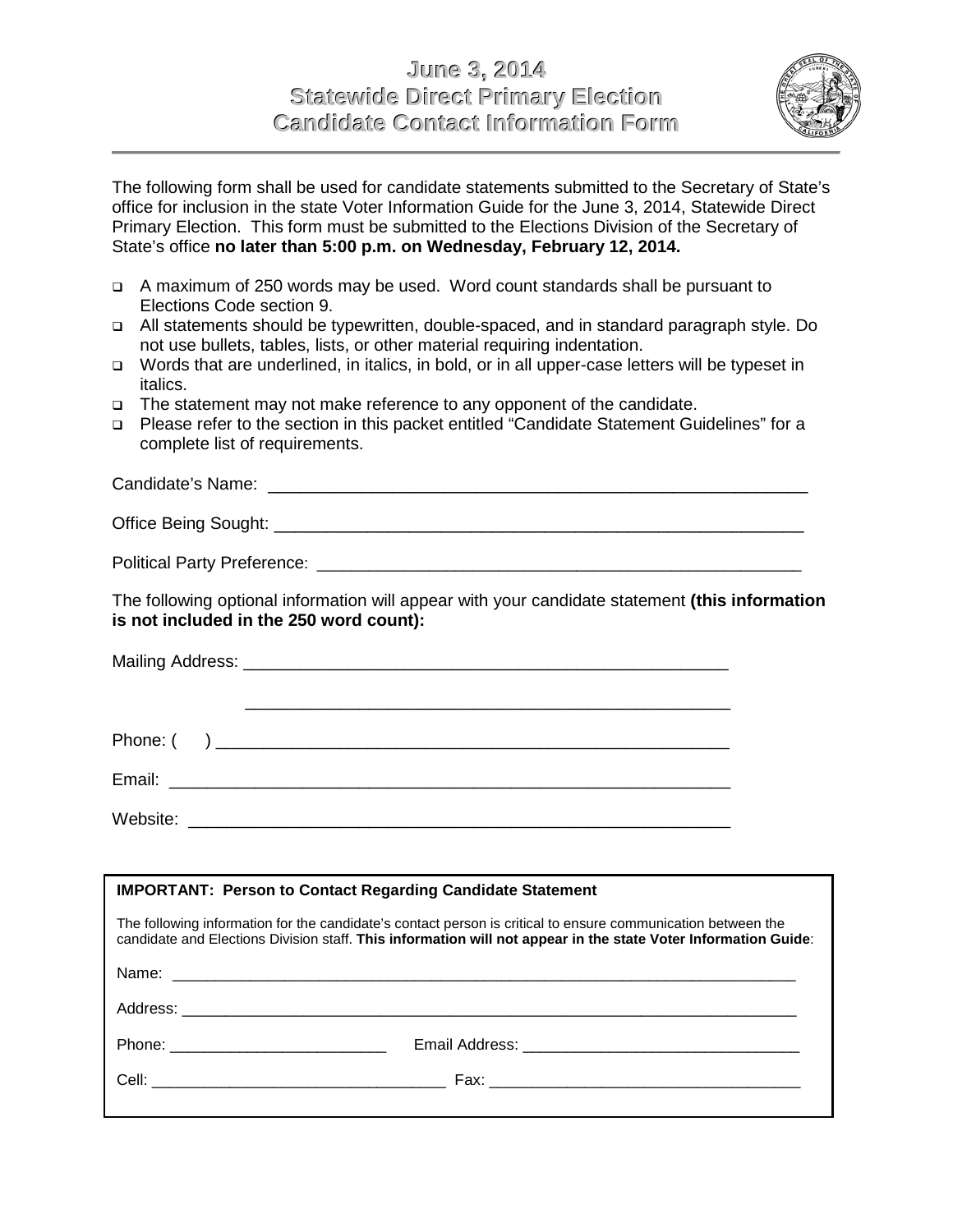# **June 3, 2014 Statewide Direct Primary Election Candidate Statement and Checklist Form**

Candidate's Name: **Example 2018** 

Office Being Sought: **Letter and Sought:**  $\overline{a}$ 

Political Party Preference: \_\_\_\_\_\_\_\_\_\_\_\_\_\_\_\_\_\_\_\_\_\_\_\_\_\_\_\_\_\_\_\_\_\_\_\_\_\_\_\_\_\_

Please sign and attach this form to the Candidate Statement.

I, the undersigned author of the attached candidate statement hereby declare that I have read, fully understand, and will comply with the requirements contained in this packet and that the candidate statement submitted herewith is true and correct to the best of my knowledge.

| Candidate Signature | Date |
|---------------------|------|

# **CHECKLIST**

- **Q** Candidate Statement (typewritten and double-spaced)
- $\Box$ Candidate Contact Information Form
- $\Box$ Signed Candidate Statement and Checklist Form
- $\Box$ Copy of Properly Filed Form 501
- Check or Money Order payable to the *Secretary of State*